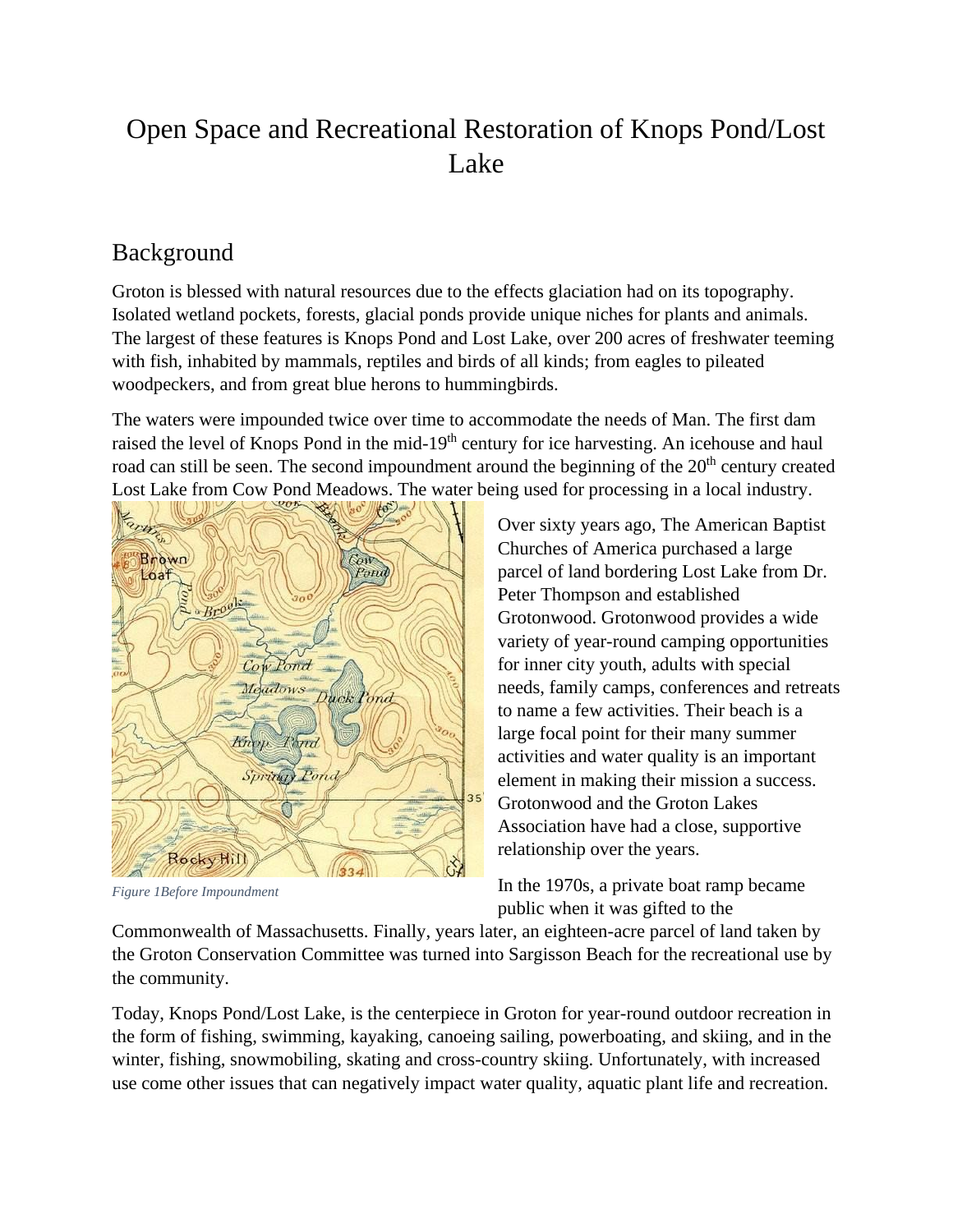Many limnological studies have been conducted on the lake to provide guidance to the Town for best management principles to protect the lakes from degradation. The Groton Lakes Association (GLA) has usually taken the lead to fund these studies. The most recent study performed in 2016 gave greater clarity to the issues challenging the well-being of the lake.

Groton's thirty-two square miles is not isolated from the rest of the world, so, unfortunately, it is exposed to infestation from non-native plants and animals which can wreak havoc on our resources. The Invasive Weed Committee now studies the terrestrial pests. Similarly, the GLA, has monitored and treated non-native aquatic weed species. The biggest problems facing the lakes is Cabomba caroliniana (fanwort) and Myrophyllum heterophyllum (variable milfoil).



*Figure 2 Cabomba in Bloom*

These invasives plague lakes throughout the Figure 4 Cabomba caroliniana country and indeed the world. They have no natural predators and can take over our native aquatic plants very quickly.



*Figure 4 Cabomba caroliniana*

Where do they come from? Seeds from these plants can be carried by the wind, piggyback on land animals, birds and Man. Man, inadvertently, increases weed infestation by transporting them on boat trailers, boats and motors. An un-infested lake can quickly become an infested one through these means. The whole ecosystem becomes stressed, native aquatic plants suffer, fish populations decrease, recreational activities are curtailed and swimming in weed clogged waters becomes dangerous.

## Project Description

The main lesson we have learned from these infestations is that mechanical means (harvesting by hand or machine), benthic barriers, and/or winter drawdowns do not work effectively. What does work is attacking the plant with systemic herbicides; herbicides that break down and do no harm to animal life; herbicides that have been used safely in drinking water reservoirs for thirty years.

Cabomba growth in Knops Pond/Lost Lake has reached a tipping point. Our consultant has recommended a complete restoration through a whole lake treatment with the herbicide Fluoridone (Sonar). It is effective on Cabomba as it attacks the roots of the plant. It is impossible to kill 100% of these noxious weeds, but with annual spot treatments, the Cabomba growth can be retarded for years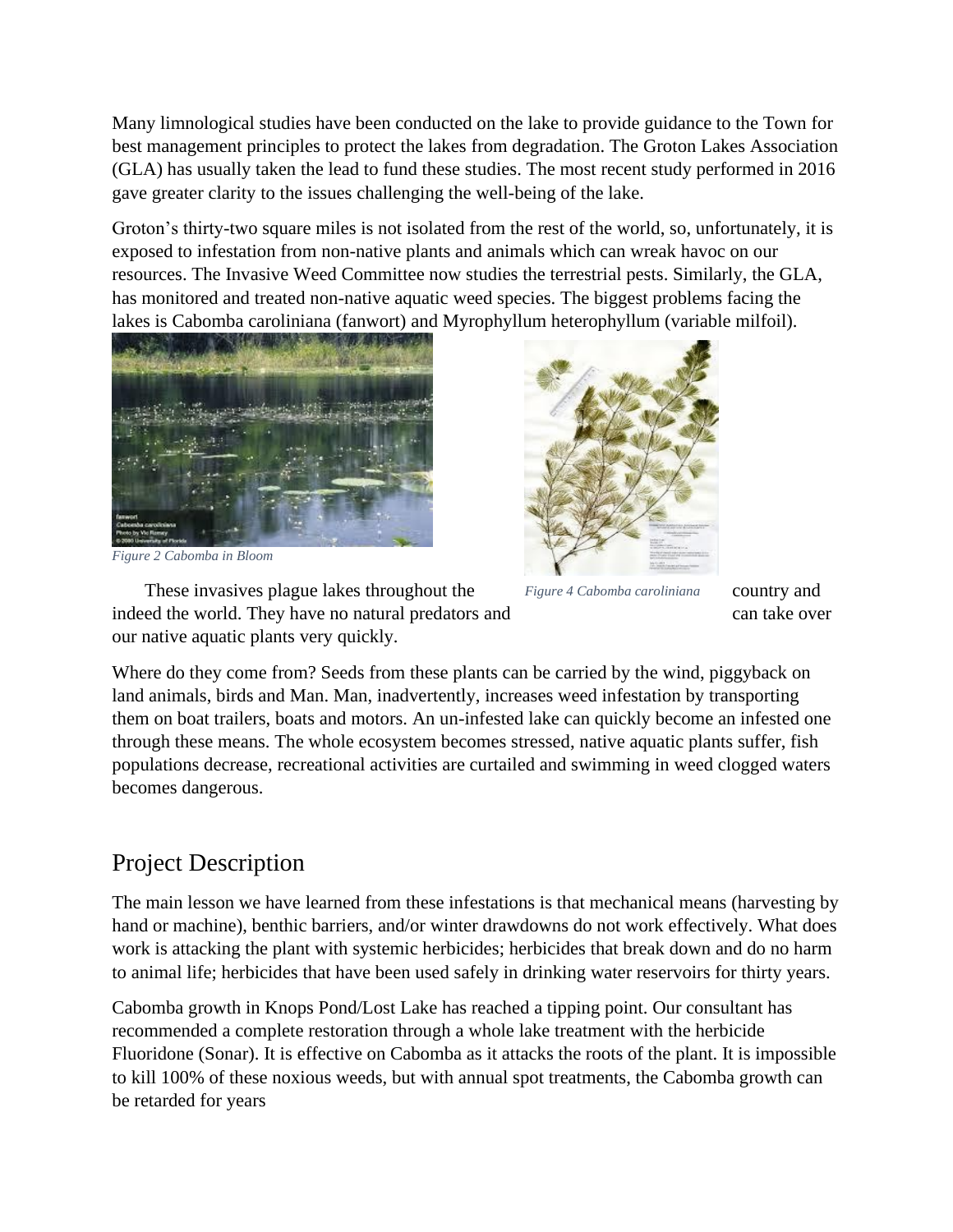

The treatment will actually be a three-step process

throughout the summer to maximize the plant eradication. Native plants will be affected as well, but not long term. They will rebound the following year providing the needed cover for the fish population.

## Long Term Management

The most recent study of the lakes included its rather expansive watershed. The watershed is fourteen times larger than the lakes and contain some 800 residences, commercial property and some farmland.



*Figure 7 Knops Pond/Lost Lake Watershed*

This watershed contributes about two-thirds of the Phosphorus, the nutrient fueling plant and algal growth, coming into the lake through its two inlets. Most of this infiltration is along Martin's Pond Brook. A large amount comes from non-point sources such as stormwater runoff.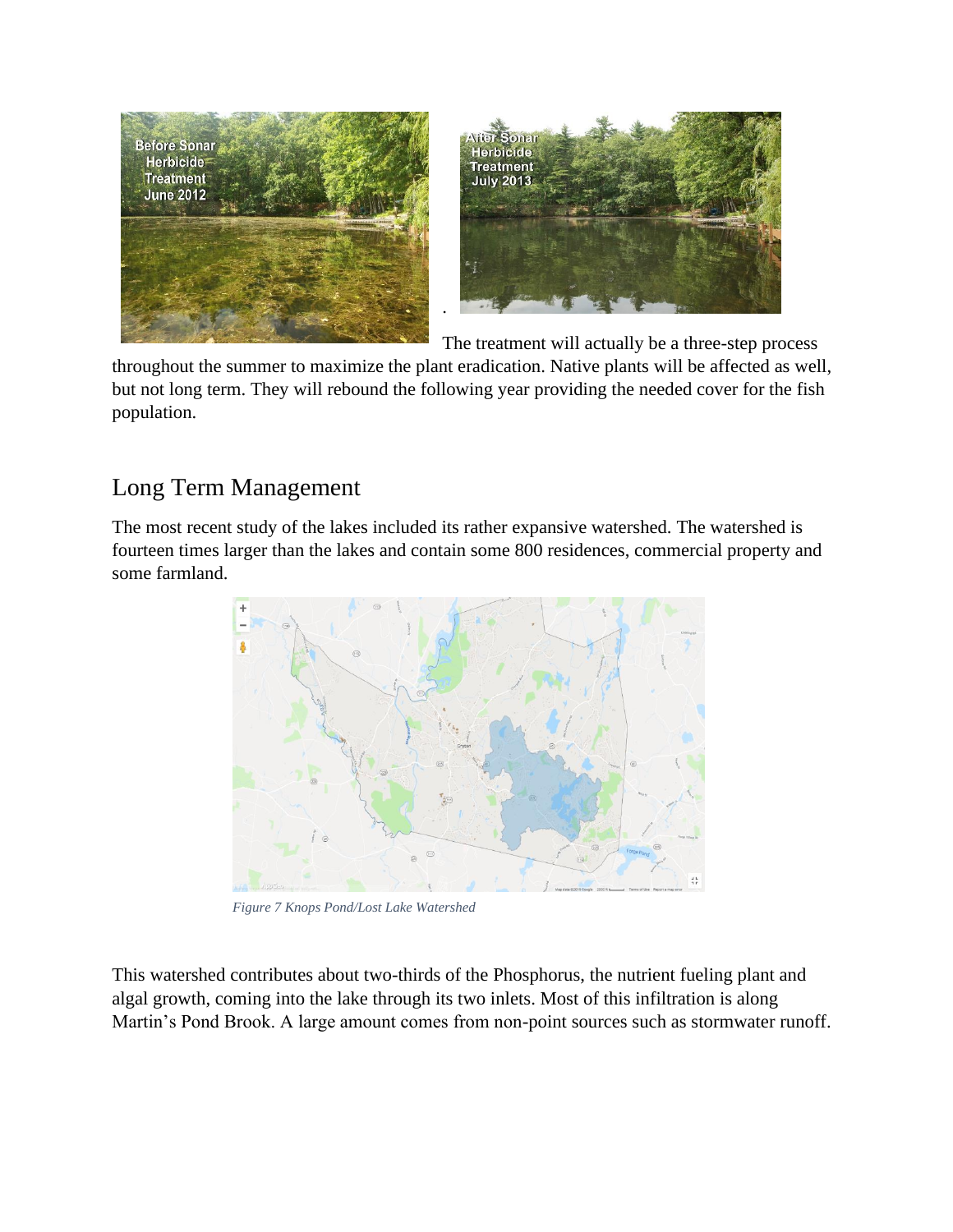In addition to weed infestation, we are seeing increases in algae and cyanobacteria due to an excess of phosphorus in the lakes. Cyanobacteria is toxic to animals and can cause illness in



humans. These worsening conditions reinforce the need to reduce the phosphorus budget coming into our lakes from the surrounding watershed. The GLA and GPAC plan to fund a water quality testing program to monitor the health of the lakes.

In order to sustain the success of a whole lake treatment, these sources must be identified and best managed practices

*Figure 8 Blue-Green Algae*

be used to reduce the Phosphorus entering the lakes. There are many such sites along roads and private properties as well. An educational brochure was produced from the last study and distributed to every residence in the watershed.

The GLA and the Great Ponds Advisory Committee (GPAC) are taking the lead in securing future funding to 1) identify the nonpoint sources; and 2) implement best management practices to curb or slowdown the Phosphorus pollution. Less Phosphorus will improve the lake quality; reduce the nutrients plants require and preserve the lake for future generations.



*Figure 9 Late Summer Algal Bloom*

In addition, the GLA will use its membership

funds following the restoration for spot treatments in subsequent years as needed. GPAC is working with the Town to secure long-term financing for future treatments that will be needed to maintain this outstanding water resource for the whole community.